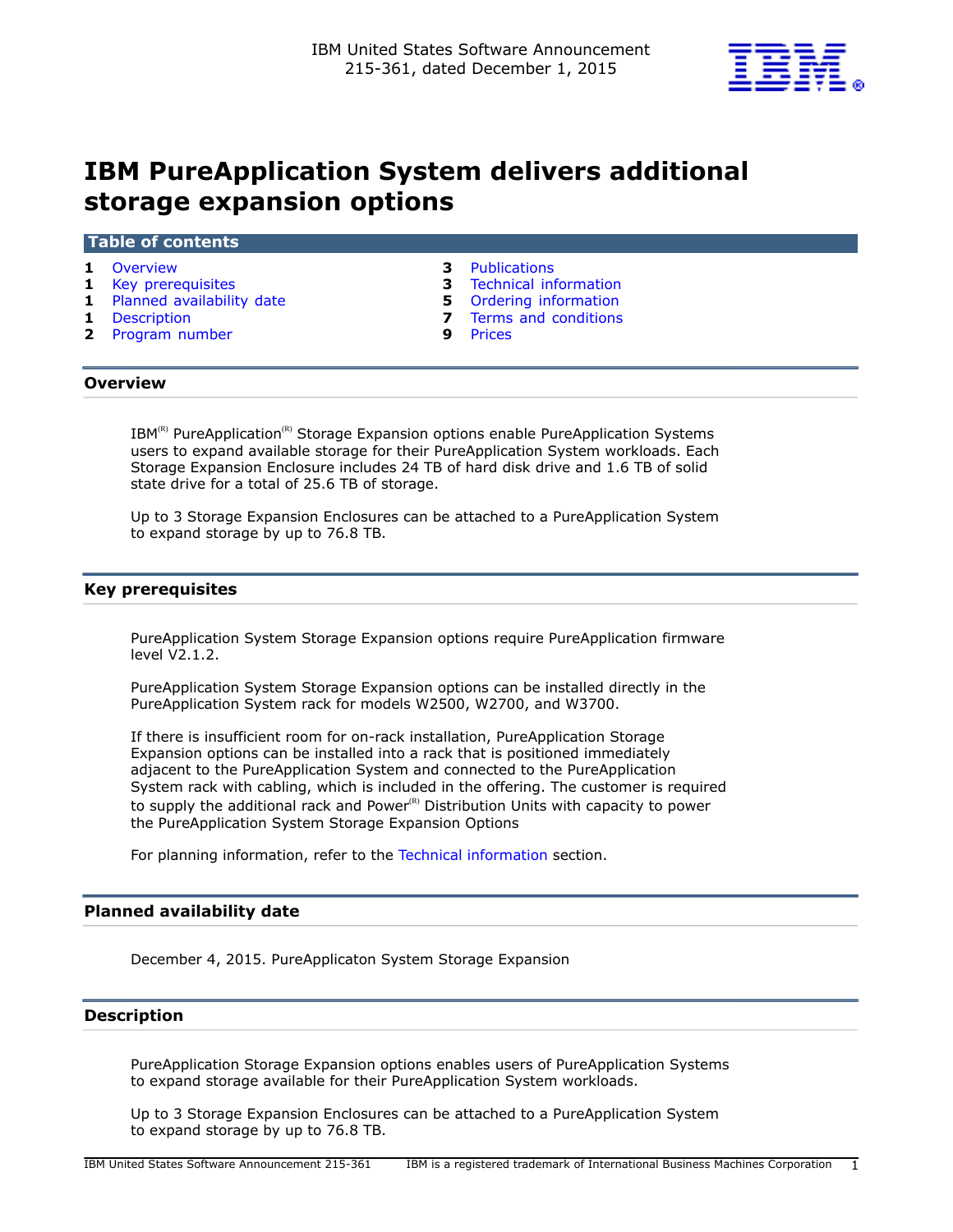Each 2U, 19-inch rack mount PureApplication System Storage Expansion Enclosure includes

- Twenty 1.2 TB 10K 2.5-inch hard disk drives
- Four 400 GB 2.5-inch solid state drives

PureApplication System Storage Expansion Enclosures include a one-year warranty and are serviced and maintained under guidelines published in the *IBM Appliances Handbook.* For details, refer to

<http://www-304.ibm.com/support/customercare/sas/f/applhandbook/home.html>

Optional Business Critical and Hard Drive Retention Service upgrades are available.

Each PureApplication System Storage Expansion Option is supported and maintained independently of the PureApplication System to which it is attached. Each PureApplication System Storage Expansion option must be maintained and supported under an independent Passport Advantage<sup>(R)</sup> support contract.

# **Reference information**

For information on the PureApplication System W2500 and W2700, refer to Software Announcement [214-203](http://www.ibm.com/common/ssi/cgi-bin/ssialias?infotype=an&subtype=ca&appname=gpateam&supplier=897&letternum=ENUS214-203), dated April 22, 2014.

For information on the PureApplication System W3700, refer to Software Announcement [215-316](http://www.ibm.com/common/ssi/cgi-bin/ssialias?infotype=an&subtype=ca&appname=gpateam&supplier=897&letternum=ENUS215-316), dated August 11, 2015.

For information on the PureApplication Software V2, refer to Software Announcement [214-335](http://www.ibm.com/common/ssi/cgi-bin/ssialias?infotype=an&subtype=ca&appname=gpateam&supplier=897&letternum=ENUS214-335), dated July 29, 2014.

## <span id="page-1-0"></span>**Program number**

| Program number | Program name                       |
|----------------|------------------------------------|
| 5725-X19       | IBM PureApplication System Storage |
|                | Expansion options                  |

The PureApplication System Storage Expansion options are available with the following:

| Program number | <b>VRM</b> | Program name                               |
|----------------|------------|--------------------------------------------|
| 5725-X32       | 2.1.2      | <b>IBM PureApplication</b><br>System W3700 |
| 5725-G32       | 2.1.2      | <b>IBM PureApplication</b><br>System W1500 |
| 5725-F46       | 2.1.2      | <b>IBM PureApplication</b><br>System W1700 |
| 5725-093       | 2.1.2      | <b>IBM PureApplication</b><br>System W2500 |
| 5725-094       | 2.1.2      | <b>IBM PureApplication</b><br>System W2700 |

| Program number | <b>Product name</b>                                                | <b>Part number</b> | <b>Machine type-</b><br>model |
|----------------|--------------------------------------------------------------------|--------------------|-------------------------------|
| 5725-X19       | IBM<br>PureApplication<br>System Storage<br>Expansion<br>Enclosure | D1J6YLL            | 2076-224                      |
| 5725-X19       | IBM<br>PureApplication                                             | D1J76LL            | 2076-24F                      |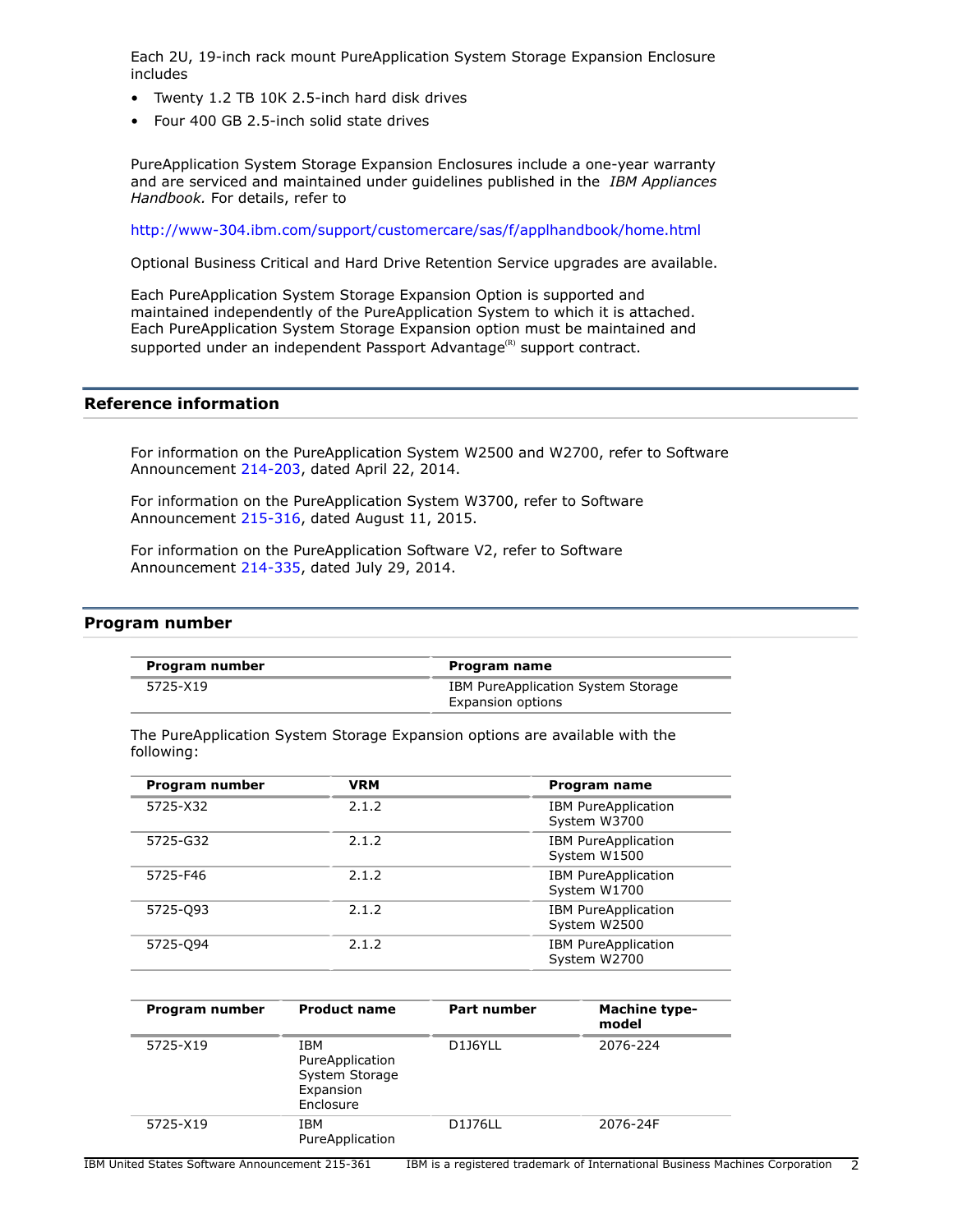| Program number | <b>Product name</b>                      | <b>Part number</b> | <b>Machine type-</b><br>model |
|----------------|------------------------------------------|--------------------|-------------------------------|
|                | System Storage<br>Expansion<br>Enclosure |                    |                               |

## **Education support**

Not applicable.

## **Offering Information**

Product information is available via the Offering Information website <http://www.ibm.com/common/ssi>

Also, visit the Passport Advantage website

<http://www.ibm.com/software/passportadvantage>

## <span id="page-2-0"></span>**Publications**

The PureApplication System W3700 Knowledge Center is available at

[http://www.ibm.com/support/knowledgecenter/SS6PD2\\_2.1.1](http://www.ibm.com/support/knowledgecenter/SS6PD2_2.1.1)

## **Services**

#### **Software Services**

IBM Software Services has the breadth, depth, and reach to manage your services needs. You can leverage the deep technical skills of our lab-based, software services team and the business consulting, project management, and infrastructure expertise of our IBM Global Services team. Also, we extend our IBM Software Services reach through IBM Business Partners to provide an extensive portfolio of capabilities. Together, we provide the global reach, intellectual capital, industry insight, and technology leadership to support a wide range of critical business needs.

To learn more about IBM Software Services or to contact a Software Services sales specialist, visit

<http://www.ibm.com/software/sw-services/>

# <span id="page-2-1"></span>**Technical information**

#### **Specified operating environment**

#### *Software requirements*

PureApplication System Storage Expansion Options requires PureApplication System firmware level V2.1.2.

The program's specifications and specified operating environment information may be found in documentation accompanying the program, if available, such as a readme file, or other information published by IBM, such as an announcement letter. Documentation and other program content may be supplied only in the English language.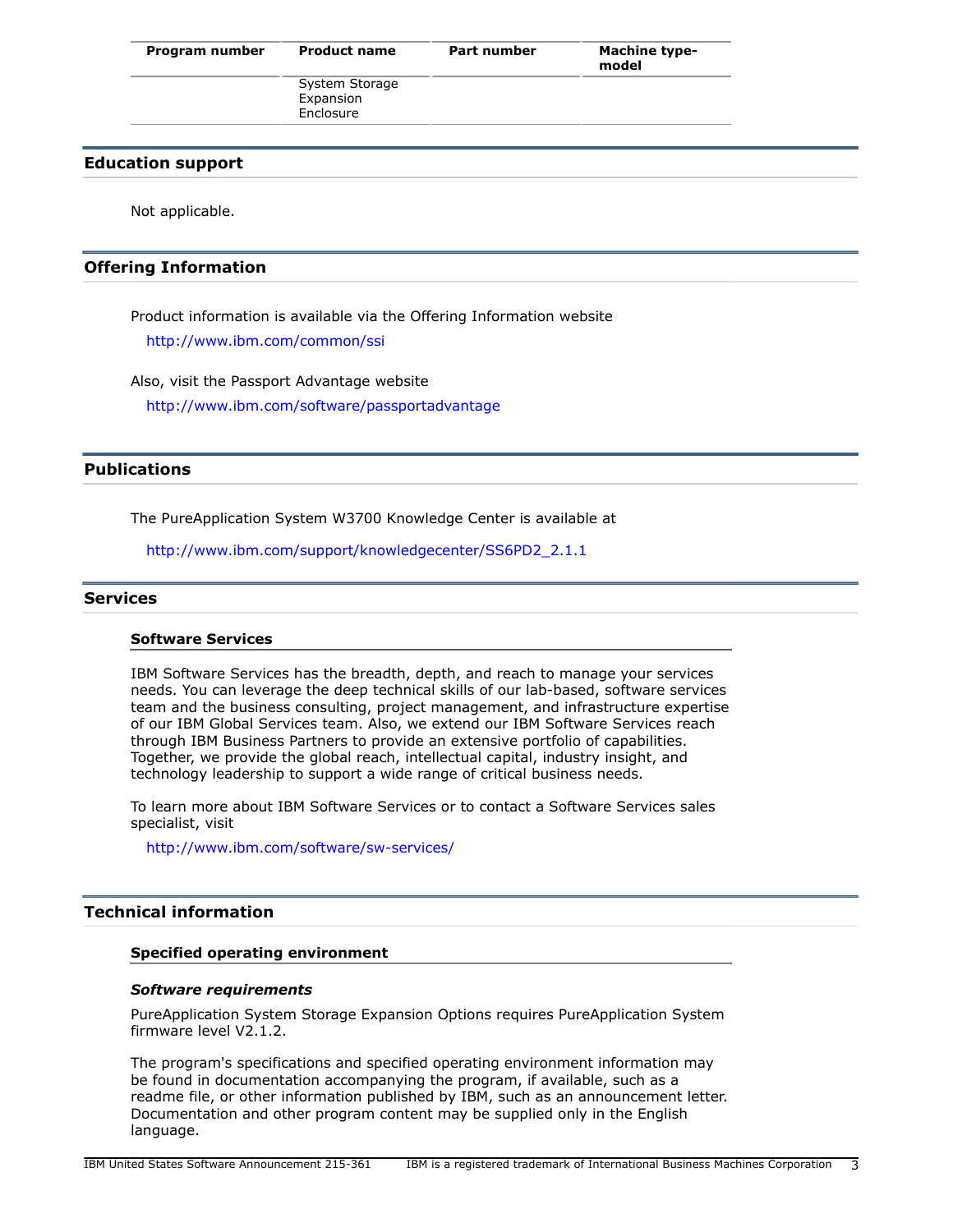# *PureApplication System Storage Expansion Enclosures 2076-224 and 2076-24F*

## **Physical specifications**

Each PureApplication System Storage Expansion Enclosure is a 2U 19-inch rack mounted unit.

## **Weight**

| <b>Product name</b>                                               | Weight (kg) | Weight (lbs) |
|-------------------------------------------------------------------|-------------|--------------|
| PureApplication System<br>Storage Expansion<br>Enclosure 2076-224 | 25.0        | 55.2         |
| PureApplication System<br>Storage Expansion<br>Enclosure 2076-24F | 25.0        | 55.2         |

## **Power and heat**

| <b>PureApplication</b>                                                   | Power (watts) | Heat (BTU/hr) |
|--------------------------------------------------------------------------|---------------|---------------|
| <b>PureApplication System</b><br>Storage Expansion<br>Enclosure 2076-224 | 304           | 1037          |
| <b>PureApplication System</b><br>Storage Expansion<br>Enclosure 2076-24F | 304           | 1037          |

## **Product environment**

- Temperature
	- Non-operating: 5 to 45° C (41 to 113° F)
	- Recommended operating temperature: 18 to 27° C (64 to 80° F)
	- Allowable operating temperature: 5 to 35° C (41 to 95° F)
- Relative humidity
	- Non-operating: 8% to 80%
	- Recommended operation: 5.5° C (42° F) dew point to 60% RH and 15° C (59° F) dew point
	- Maximum operating dew point: 28° C (84° F)
- Operating voltage: 100 to 240 Vac
- Operating frequency: 50 to 60 Hz
- Maximum power consumption: 304 watts
- Power factor: 0.98 typical
- Thermal output: 1037 Btu/hour (maximum)
- Maximum altitude: 3,050 m (10,000 ft)

## **Electromagnetic compatibility compliance**

- US: FCC Part 15 Class A
- Canada: ICES-003, Class A
- Europe: EN 55022, Class A, EN 55024, EN 61000-3-2, EN 61000-3-3
- Japan: VCCI-A
- Korea: KC, Class A
- Taiwan: BSMI, CNS 13438, Class A
- Russia: EAC, Class A
- Australia/New Zealand: CISPR 22, Class A

## **Product safety compliance**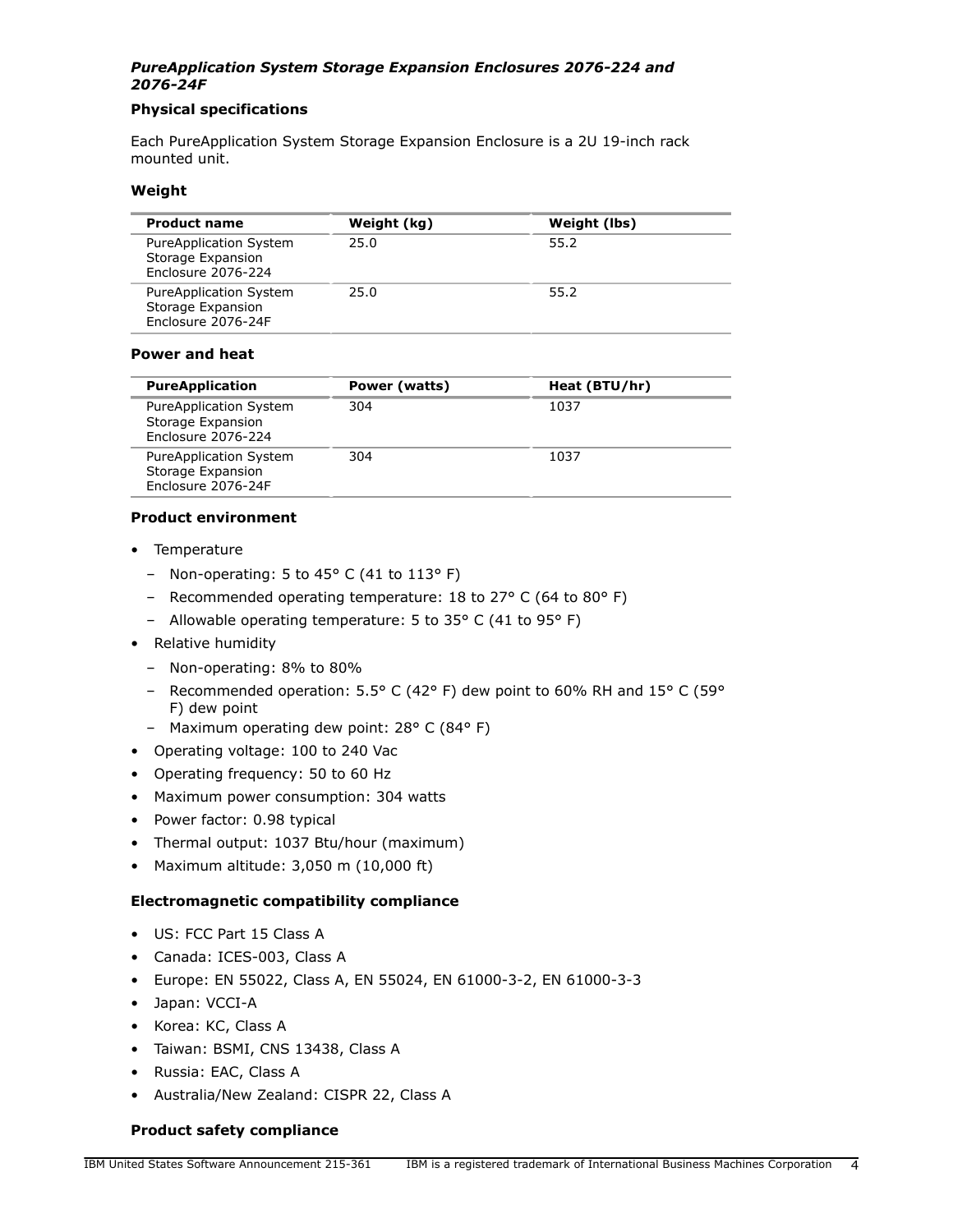- US: UL 60950-1
- Canada: CSA/CAN C22.2 No. 60950-1
- Europe: EN 60950-1, EN62479
- Taiwan, BSMI CNS 14336
- Russia: EAC/IEC 60950-1
- CB Report, IEC 60950-1

## **Planning information**

## *Packaging*

Not applicable.

#### **Direct customer support**

Software Subscription and Support (also referred to as Software Maintenance) is included with licenses purchased through Passport Advantage and Passport Advantage Express<sup>(R)</sup>. Product upgrades and technical support are provided by the Software Subscription and Support (Software Maintenance) offering as described in the Agreements. Product upgrades provide the latest versions and releases to entitled software, and technical support provides voice and electronic access to IBM support organizations, worldwide.

IBM includes one year of Software Subscription and Support (also referred to as Software Maintenance) with each program license acquired. The initial period of Software Subscription and Support (Software Maintenance) can be extended by the purchase of a renewal option, if available.

## <span id="page-4-0"></span>**Ordering information**

This product is only available via Passport Advantage. It is not available as shrinkwrap.

These products may only be sold directly by IBM or by authorized IBM Business Partners for Software Value Plus.

For more information about IBM Software Value Plus, visit

[http://www.ibm.com/partnerworld/page/svp\\_authorized\\_portfolio](http://www.ibm.com/partnerworld/page/svp_authorized_portfolio)

To locate IBM Business Partners for Software Value Plus in your geography for a specific Software Value Plus portfolio, visit

<http://www.ibm.com/partnerworld/wps/bplocator/>

#### **Product group:** PureApplication System

| <b>Product Identifier Description</b>               | (PID)    |
|-----------------------------------------------------|----------|
| PureApplication System Storage Expansion<br>Options | 5724-X19 |

**Product category: PureApplication Systems** 

#### **Passport Advantage**

**Note:** Products and features may not be available in all countries and territories.

## **PureApplication System Storage Expansion Options**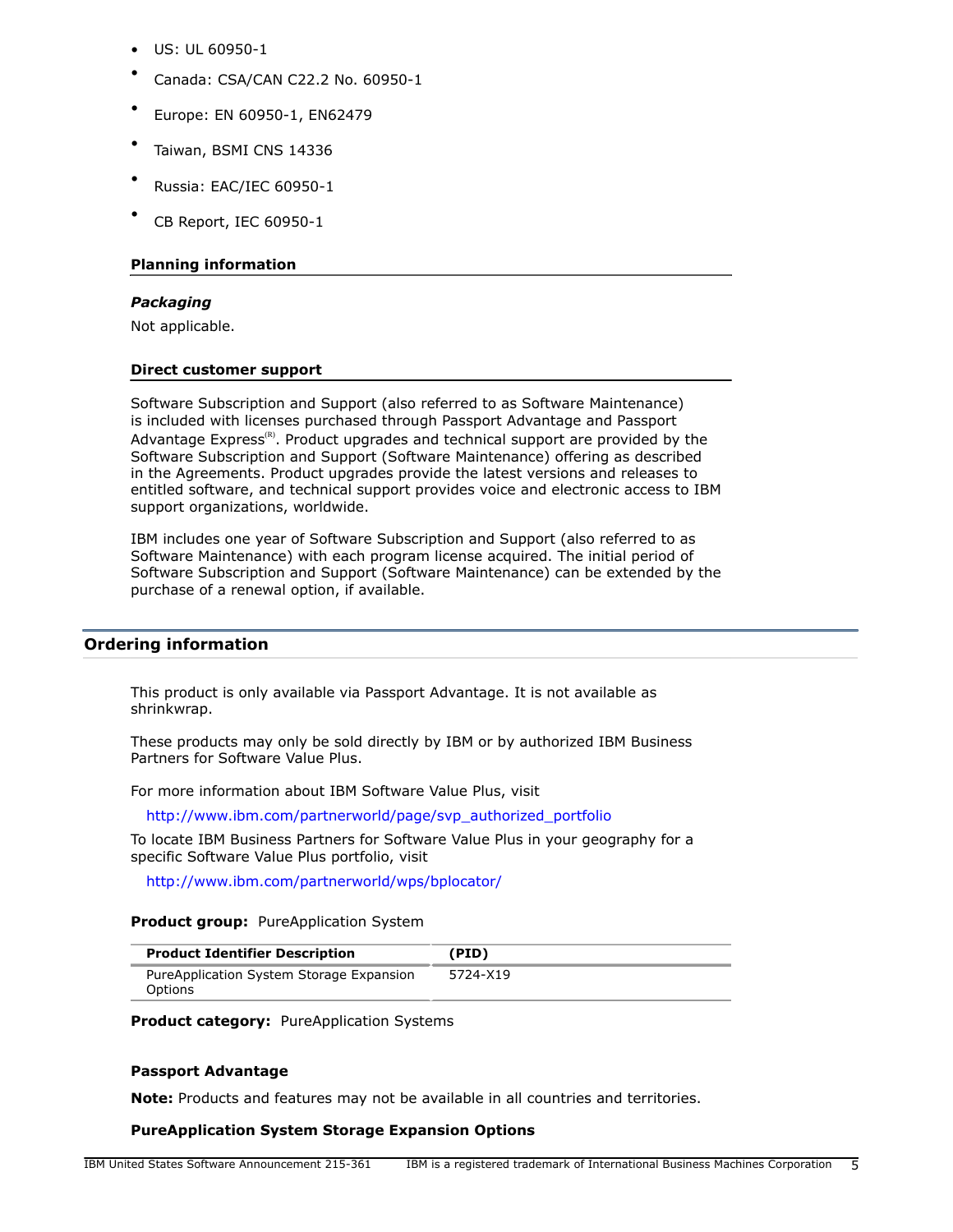| <b>Program name/Description</b><br>$(2076 - 224)$                               | <b>Part number</b> |
|---------------------------------------------------------------------------------|--------------------|
| IBM PureApplication System Storage<br>Expansion Enclosure 2076-224              |                    |
| Appliance + Subscription and Support 12<br>Months                               | D1J6YLL            |
| Annual Appliance Maintenance +<br>Subscription and Support Renewal 12<br>Months | E0LZ5LL            |
| Appliance Maintenance + Subscription and<br>Support Reinstatement 12 Months     | <b>D116ZLL</b>     |
| Initial Appliance Business Critical Service<br>Uparade 12 Months                | <b>D1J70LL</b>     |
| Subsequent Appliance Business Critical<br>Service Upgrade 12 Months             | E0LZ6LL            |
|                                                                                 |                    |
| <b>Program name/Description</b><br>$(2076 - 24F)$                               | <b>Part number</b> |
| IBM PureApplication System Storage<br>Expansion Enclosure 2076-24F              |                    |
| Appliance + Subscription and Support 12<br>Months                               | D1J76LL            |
| Annual Appliance Maintenance +<br>Subscription and Support Renewal 12<br>Months | <b>EOLZALL</b>     |
| Appliance Maintenance + Subscription and<br>Support Reinstatement 12 Months     | <b>D1J77LL</b>     |
| Initial Appliance Business Critical Service<br>Upgrade 12 Months                | <b>D1178LL</b>     |

The PureApplication System W3700 Business Critical Service Upgrade is available in the US and Puerto Rico.

## **PureApplication System W3700 Hard Drive Retention Service Upgrade**

| <b>Program name/Description</b><br>(2076-224)                          | <b>Part number</b> |
|------------------------------------------------------------------------|--------------------|
| IBM PureApplication System Storage<br>Expansion Enclosure 2076-224     |                    |
| Initial Appliance Hard Drive Retention<br>Service Upgrade 12 Months    | D1J71LL            |
| Subsequent Appliance Hard Drive<br>Retention Service Upgrade 12 Months | E0LZ7LL            |
| <b>Program name/Description</b><br>$(2076 - 24F)$                      | <b>Part number</b> |
| IBM PureApplication System Storage<br>Expansion Enclosure 2076-24F     |                    |
| Initial Appliance Hard Drive Retention<br>Service Upgrade 12 Months    | D1J79LL            |
| Subsequent Appliance Hard Drive<br>Retention Service Upgrade 12 Months | <b>EOLZCLL</b>     |
| <b>Program name/Description</b>                                        | <b>Part Number</b> |
| IBM PureApplication System 8Gb SFP +<br><b>Optical Transceiver</b>     | D1IIALL            |
| IBM PureApplication System 16Gb SFP +<br><b>Optical Transceiver</b>    | D1IIBLL            |
| IBM PureApplication System 16Gb SAN<br>Scalable Switch Upgrade         | D1IICLL            |

The PureApplication System W3700 Hard Drive Retention Service Upgrade is available in the US and Puerto Rico.

## **Charge metric**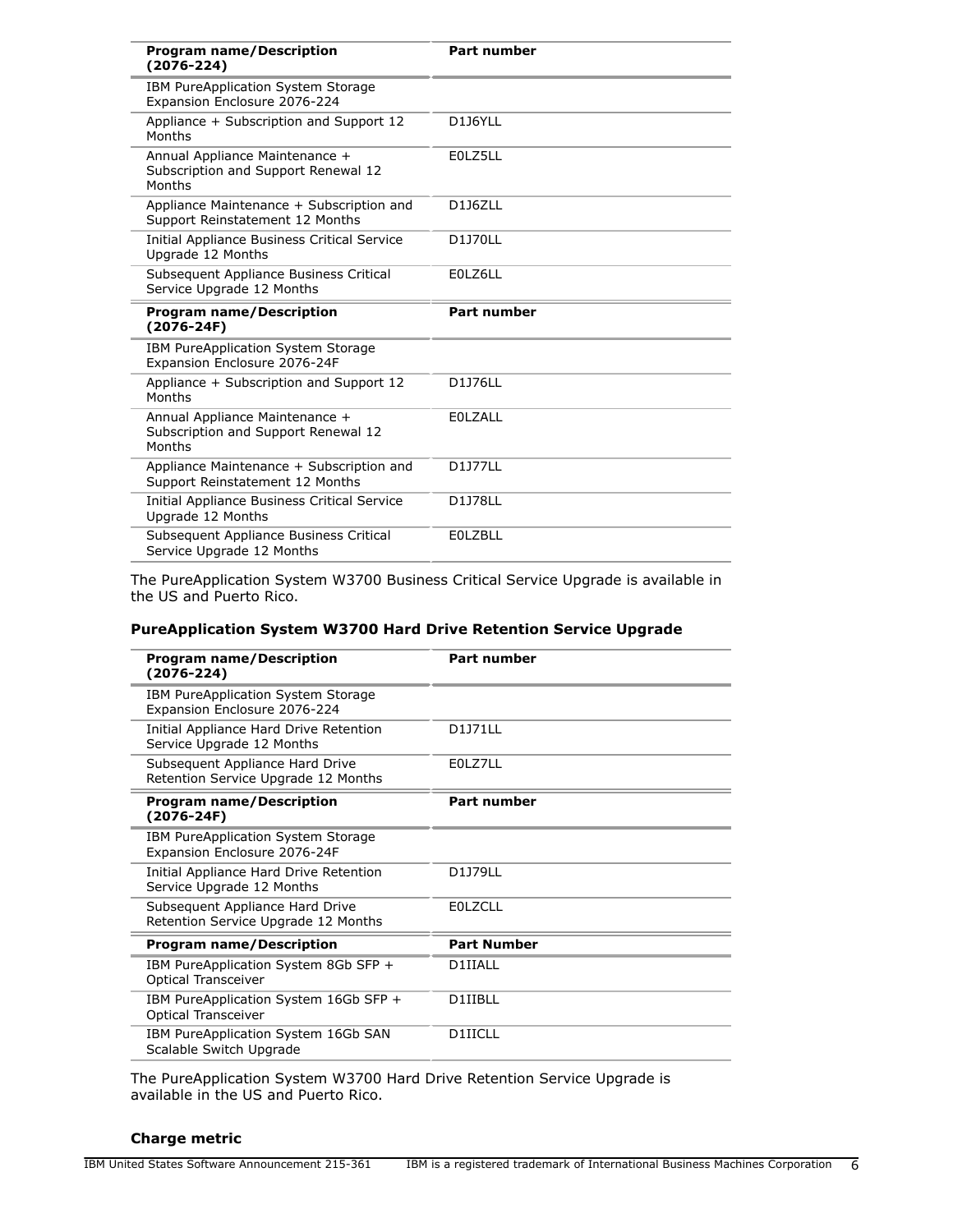| Program name                                    | <b>PID</b> | <b>Charge metric</b>  |
|-------------------------------------------------|------------|-----------------------|
| IBM PureApplication<br>System Storage Expansion | 5725-X19   | Per Appliance Install |

## **Appliance Install**

Appliance Install is a unit of measure by which the Program can be licensed An Appliance Install is an installed copy of the Program that is included on a single unit of supporting hardware. Licensee must obtain an entitlement for each Appliance Install of the Program.

## <span id="page-6-0"></span>**Terms and conditions**

The information provided in this announcement letter is for reference and convenience purposes only. The terms and conditions that govern any transaction with IBM are contained in the applicable contract documents such as the IBM International Program License Agreement, IBM International Passport Advantage Agreement, and the IBM Attachment for Appliance Service to Passport Advantage.

[http://www.ibm.com/software/lotus/passportadvantage/](http://www.ibm.com/software/lotus/passportadvantage/agreementsandforms.html) [agreementsandforms.html](http://www.ibm.com/software/lotus/passportadvantage/agreementsandforms.html)

This product is only available via Passport Advantage.

#### **Licensing**

IBM International Program License Agreement including the License Information document and Proof of Entitlement (PoE) govern your use of the program. PoEs are required for all authorized use. Part number products only, offered outside of Passport Advantage, where applicable, are license only and do not include Software Maintenance.

This software license includes Software Subscription and Support (also referred to as Software Maintenance).

## **Agreement for Acquisition of Software Maintenance**

Consult the *IBM Appliance Support Handbook* for further details on Appliance Warranty Service Upgrade options at

<http://www.ibm.com/software/appliance/support>

## **PureApplication Software V2.1.2**

This product is only available via Passport Advantage.

PureApplication System includes system firmware to support operation of the appliance. The system firmware follows the IBM version, release, maintenance, fix pack number maintenance delivery terminology.

PureApplication System will provide two years of support for each system firmware release beginning at the general availability (GA) of the release. A system firmware release is a change in either the version or the release of the firmware. System firmware release maintenance and fixpacks will be made available from the PureSystems<sup>(R)</sup> Centre. Releases of PureApplication System firmware that are older than two years are subject to support withdrawal at any time. System firmware release withdrawal dates will be published on the PureApplication Support website. For details, visit

<http://www.ibm.com/support/docview.wss?uid=swg21667771>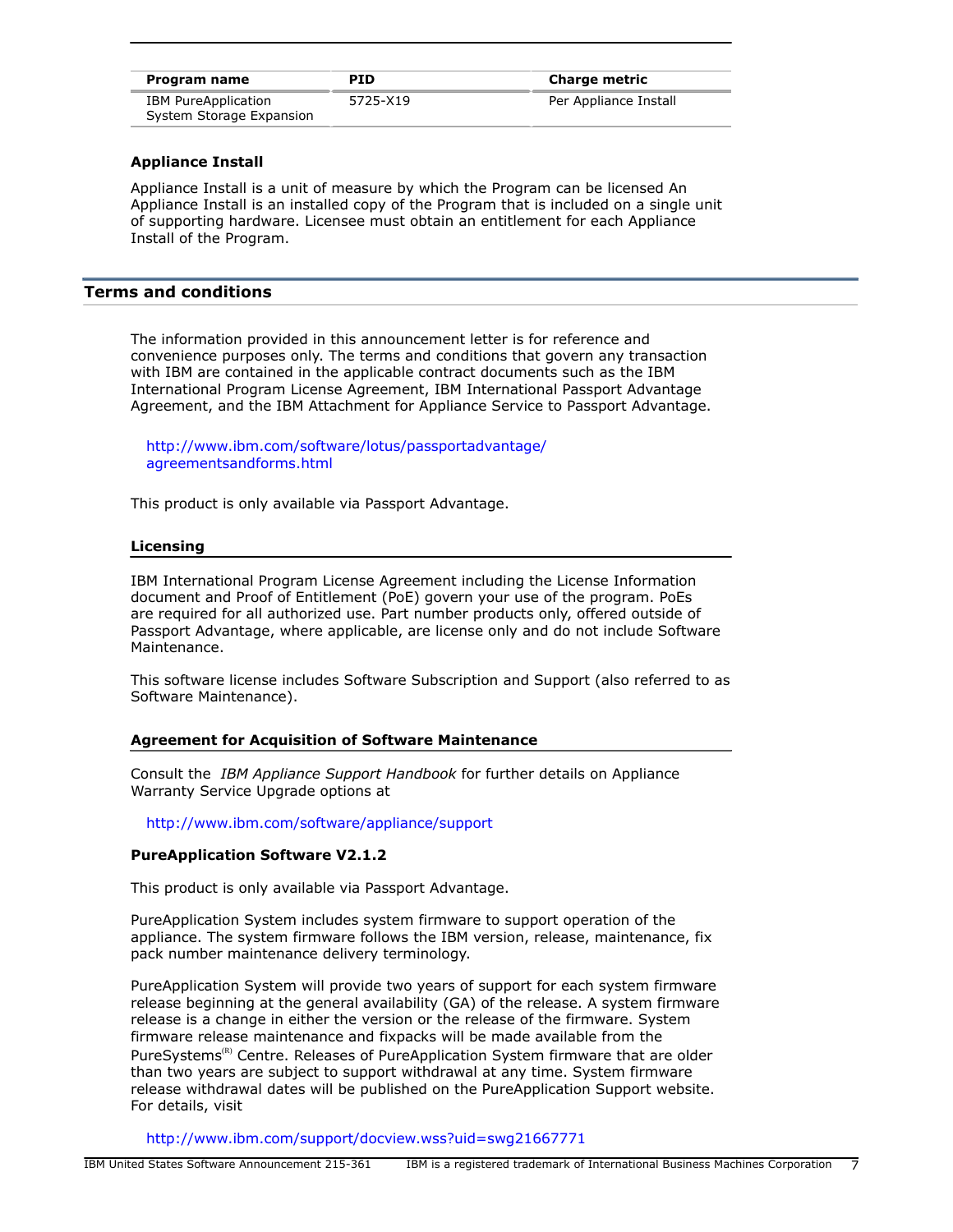| <b>Product name</b>                                                             | License number |
|---------------------------------------------------------------------------------|----------------|
| IBM PureApplication System Storage<br>Expansion for W3700 V2.1.2                | L-CTUR-A3KJPB  |
| <b>IBM PureApplication System Storage</b><br>Expansion for W1700 / W2700 V2.1.2 | L-CTUR-A3JLBG  |
| <b>IBM PureApplication System Storage</b><br>Expansion for W1500 / W2500 V2.1.2 | L-CTUR-A3JLD8  |

The program's License Information will be available for review on the IBM Software License Agreement website on December 4, 2015.

<http://www.ibm.com/software/sla/sladb.nsf>

## **Limited warranty applies**

Yes

## **Limited warranty**

IBM warrants that when the program is used in the specified operating environment, it will conform to its specifications. The warranty applies only to the unmodified portion of the program. IBM does not warrant uninterrupted or error-free operation of the program or that IBM will correct all program defects. You are responsible for the results obtained from the use of the program.

IBM provides you with access to IBM databases containing information on known program defects, defect corrections, restrictions, and bypasses at no additional charge. For further information, consult the *IBM Software Support Handbook* found at

## <http://www.ibm.com/support/handbook>

IBM will maintain this information for at least one year after the original licensee acquires the program (warranty period).

## **Money-back guarantee**

Not applicable for PureApplication Appliance W3700

## **Volume orders (IVO)**

No

## **Passport Advantage applies**

Yes, and through the Passport Advantage website at

<http://www.ibm.com/software/passportadvantage>

## **Software Subscription and Support applies**

Yes. Software Subscription and Support (also referred to as Software Maintenance) is included with licenses purchased through Passport Advantage and Passport Advantage Express. Product upgrades and Technical Support are provided by the Software Subscription and Support offering as described in the Agreements. Product upgrades provide the latest versions and releases to entitled software and Technical Support provides voice and electronic access to IBM support organizations, worldwide.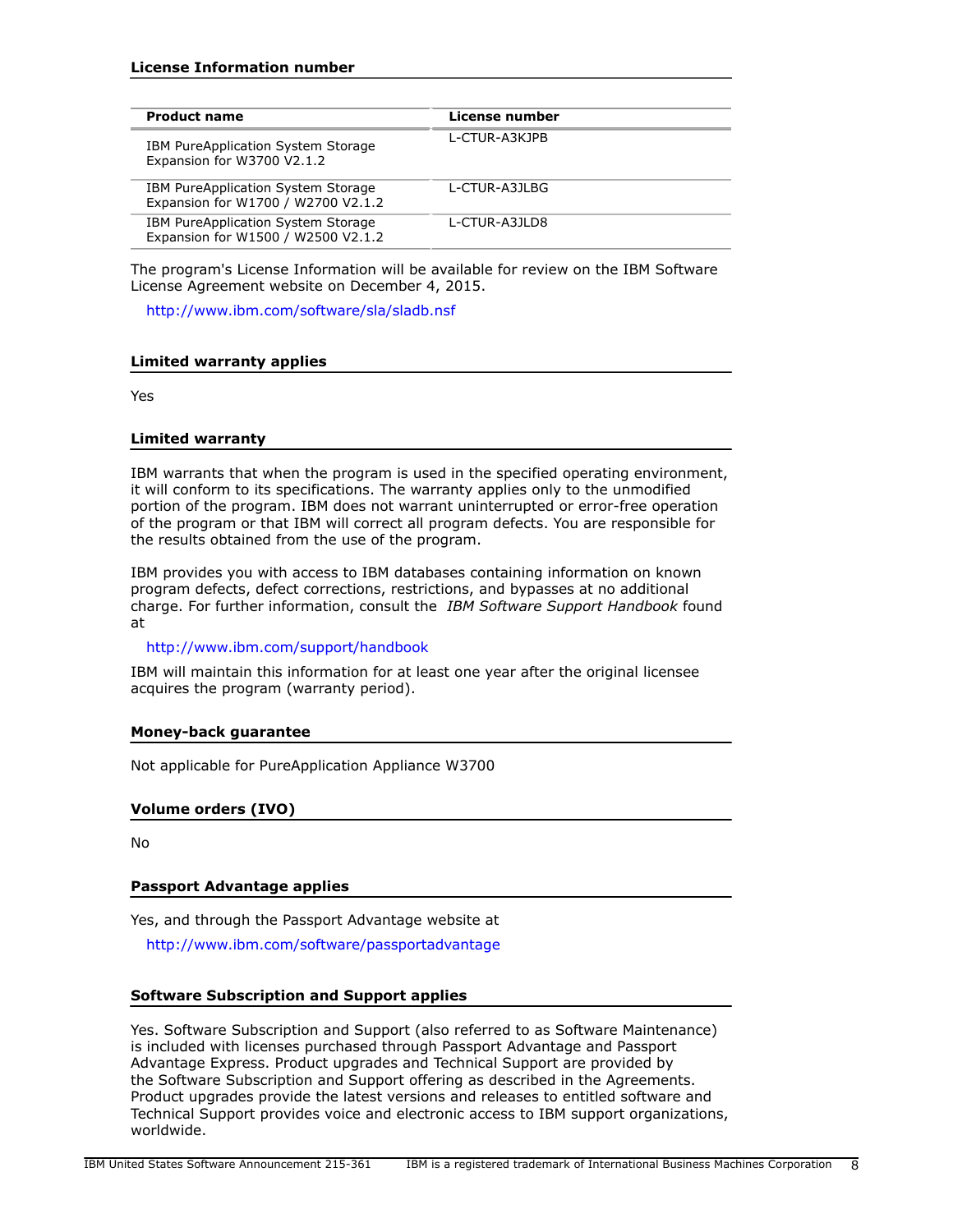IBM includes one year of Software Subscription and Support with each program license acquired. The initial period of Software Subscription and Support can be extended by the purchase of a renewal option, if available.

While your Software Subscription and Support is in effect, IBM provides you assistance for your routine, short duration installation and usage (how-to) questions, and code-related questions. IBM provides assistance via telephone and, if available, electronic access, only to your information systems (IS) technical support personnel during the normal business hours (published prime shift hours) of your IBM support center. (This assistance is not available to your end users.) IBM provides Severity 1 assistance 24 hours a day, 7 days a week. For additional details, consult your IBM Software Support Handbook at

<http://www.ibm.com/support/handbook>

Software Subscription and Support does not include assistance for the design and development of applications, your use of programs in other than their specified operating environment, or failures caused by products for which IBM is not responsible under the applicable agreements.

For additional information about the International Passport Advantage Agreement and the IBM International Passport Advantage Express Agreement, visit the Passport Advantage website at

<http://www.ibm.com/software/passportadvantage>

## **Other support**

Appliance support under Passport Advantage

## **System i Software Maintenance applies**

No

## **Variable charges apply**

No

## **Educational allowance available**

Not applicable.

## **Statement of good security practices**

IT system security involves protecting systems and information through prevention, detection, and response to improper access from within and outside your enterprise. Improper access can result in information being altered, destroyed, or misappropriated or can result in misuse of your systems to attack others. Without a comprehensive approach to security, no IT system or product should be considered completely secure and no single product or security measure can be completely effective in preventing improper access. IBM systems and products are designed to be part of a lawful, comprehensive security approach, which will necessarily involve additional operational procedures, and may require other systems, products, or services to be most effective.

**Important:** IBM does not warrant that any systems, products, or services are immune from, or will make your enterprise immune from, the malicious or illegal conduct of any party.

#### <span id="page-8-0"></span>**Prices**